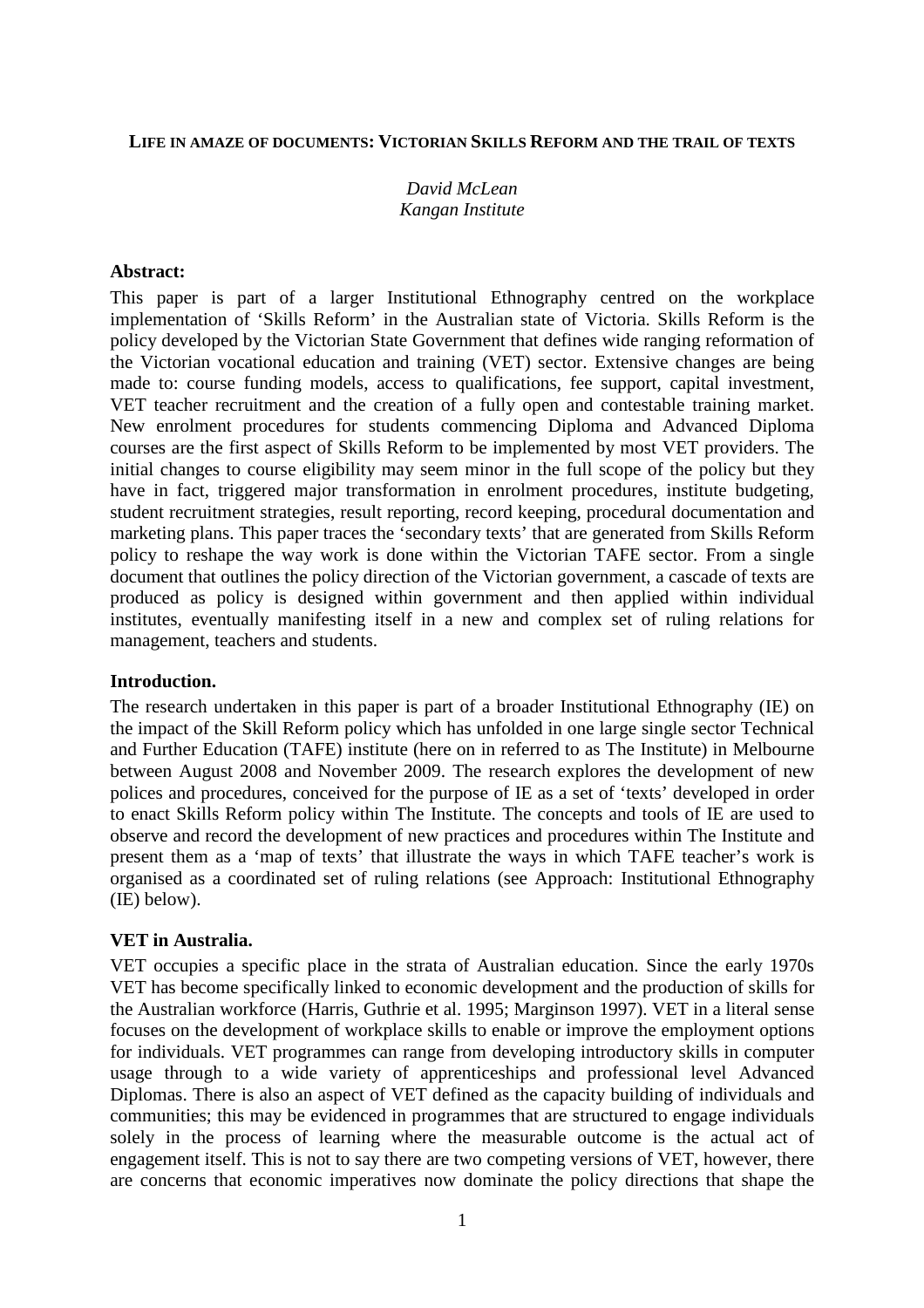sector (Anderson 2005) and imperatives that concentrate on capacity building (often undertaken through VET programs in the Adult Community and Further Education sector), compete for funding and resources (Clemans 2009). VET is also unique in a national context when compared with other Australian education sectors through national initiatives such as Australian Quality Training Framework (AQTF) governance, Training Packages, Competency Based Training and competition between public and private providers.

### **The introduction of Skills Reform into Victorian VET.**

This research is located within the state of Victoria where significant change, known as Skills Reform, is occurring that will have an impact on those who work within the Victorian VET sector. Skills Reform was announced in August 2008 in the document: *Securing jobs for your future: skills for Victoria* (DIIRD 2008). Skills Reform policy is a significant shift in relationship between the Victorian government, Institutes of TAFE, ACFE providers and, private Registered Training Organisations (RTOs). New funding models, course fees, eligibility for subsidised enrolments, sector investment and teacher training and recruitment strategies are all redefined within the policy text. The policy has significant potential not only to restructure the Victorian VET sector, but VET sectors within other states (Ross 2008). Core aims stated within the document are to increase the number of people in Victoria with higher level VET qualifications, provide enrolment fee assistance to students via the old HECS styled VET-Fee-Help, and increase the training market size through 'contestable' government funding. Contestability has become a key term associated with Skills Reform and describes the new funding relationship between the Victorian government and all public and private RTOs. Prior to Skills Reform the bulk of government funding was directed towards the TAFE sector and was known as Profile Funding. Under the new arrangements almost all funding will be distributed to public and private RTOs based on market driven demand, as such, funding follows the student as opposed to large institutional contracts. Contestability is essentially competition within a limited market with one supplier of funds. Competition for full fee paying students is already taking place in Victoria.

Skills Reform is part of a 3 year cycle of Ministerial Statements that set policy and priorities for VET in Victoria. In the immediate past Ministerial Statements have set training priorities to address skill shortages, announce new training programmes and detail capital investment; however, the previous two Ministerial Statements (Kosky 2002; 2006) did not contain the level of reform present in the 2008 version. The policy has been developed to introduce significant reform into a sector that essentially has been undergoing continuous change since the mid 1980s (Schofield and McDonald 2004; DEST 2005). The document that launched Skills Reform policy *Securing jobs for your future: skills for Victoria* is itself light on most detail for such a complex process of change, leaving VET providers with a significant amount that is unknown (Cull 2009). However, unlike previous ministerial statements, this one has comprehensive details on funding rates (the financial return to a RTO per hour of instruction per qualification level) over the next four years as well as detail on funding eligibility.

The cost of such extensive reform within Victoria is being underpinned by funding from the federal government via its Productivity Places Programme (PPP). Federal PPP funding has been split between the States with specific conditions applied to its use. Victoria is the only state that has received the funding unconditionally and is being used in Victoria to underpin the move to contestable funding and VET reform (Ross 2009). This frames Skills Reform as an 'experimental' shift backed by the federal government that in the long term could influence how VET is delivered across Australia. Certainly the federal Labor Government has declared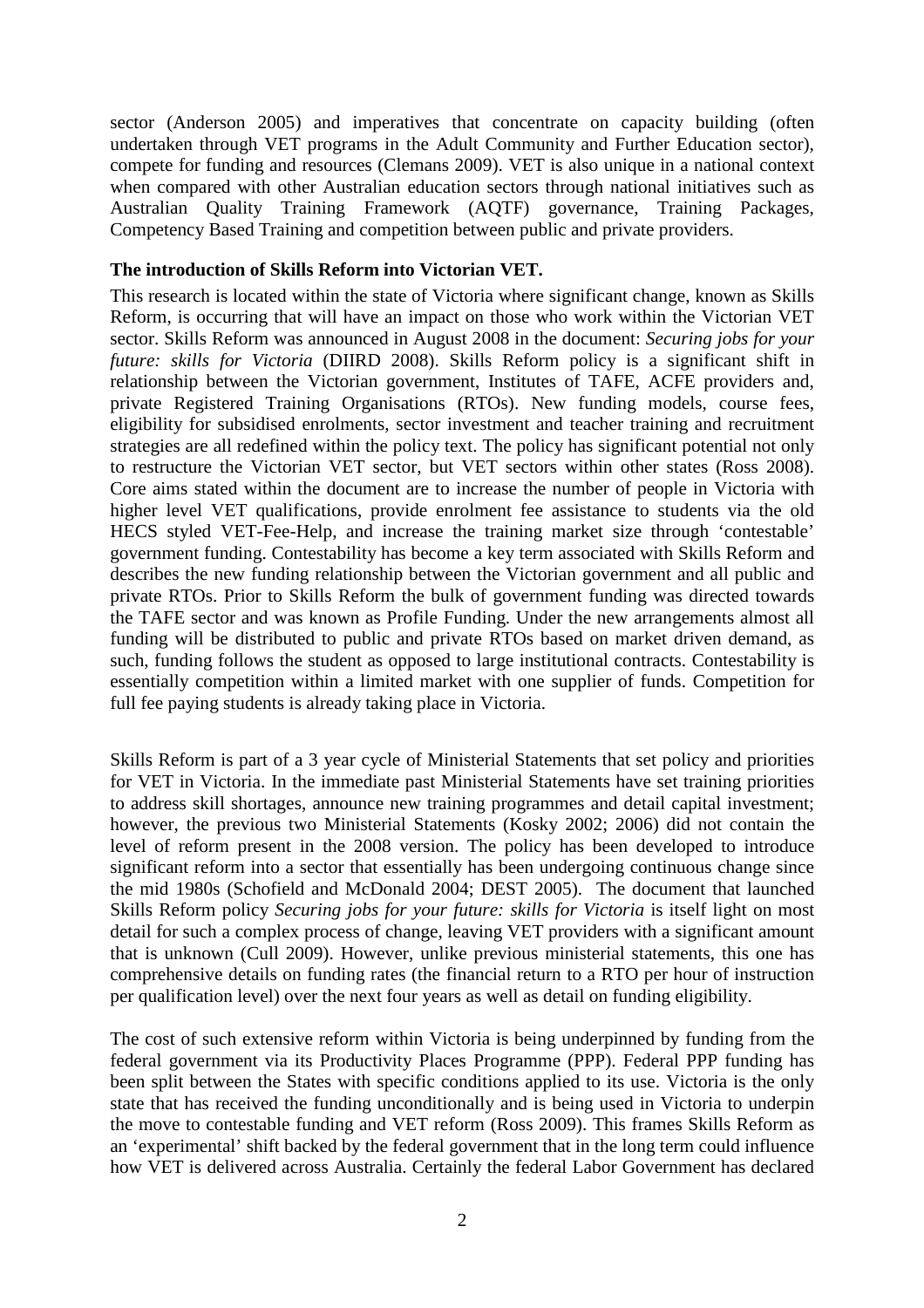in its 2007 policy manifesto that "Australia's training system also remains largely driven by the needs of providers and agencies seeking funding and subsidies, without a strategic focus on the needs of the economy or employers (Rudd, Swan et al. 2007)". It could be argued that the experimental nature of Victoria's VET reform is to enable a shift in focus, altering the funding relationships between institutes and government. This paper is focused on the implementation of the first stage of Skills Reform in one Victorian TAFE institute and maps the texts that shape the everyday work of teachers (Smith 2006).

## **Approach: Institutional Ethnography (IE).**

IE is a sociology of the subjective experiences and day-to-day activity of individuals. IE was initially developed by Dorothy E. Smith as a feminist model of inquiry and understanding (Smith 1987). Since its development IE has broadened its scope to now be considered 'a sociology for people'. The focus was not broadened to be more gender inclusive but to more accurately define the method as one that focuses on individuals, on people and how their everyday and local activities are organised and coordinated by texts (Smith 2005).

The data for this paper draws on this approach to describe many of the ways in which the everyday experiences of teachers are shaped by more abstract texts conceived as a set of 'ruling relations'. Relations of ruling is a key concept in framing and understanding the focus of an IE (Smith 1987). The term refers to how the work of an individual in undertaking a basic everyday task is structured by texts that will have their root in a more complex and defined set of procedural or policy documentation. The texts can take many forms, whether they are based in media (advertising, narrative, images) or an institution (forms, policy, procedure) they are all replicable and can be "…read, heard, and watched by more than one individual, in different places, and at different times" (Smith 2005, p 165) . Mapping the texts that coordinate work and discovering linkages between texts that formulate a hierarchical structure is a core part of what an IE is. Understanding how texts shape the relations of ruling is what an IE discovers.

The starting point for an IE researcher is to locate themselves within the discourse without becoming the object of the research and observe individuals. From that point the researcher is able to become familiar with the work people do and search for the starting point of the research, the 'problematic' (Campbell and Gregor 2002). The problematic is a place or location where something unsettling is happening: change may be taking place, new work processes developed, policy is redefining relationships of access or equity or, just something new and unexplained is occurring. IE can reveal the occurrence of change and the sequence of actions that initiated change through observing, tracking and illustrating a trail of texts. The texts can be mapped against their point of entry within the organisational hierarchy of an institute or in their sequence of development and implementation within the institute. Once identified the problematic becomes the central dynamic driving the research and shaping the research question. The problematic that shapes this research is the arrival and implementation of Skills Reform, the question is what change Skills Reform makes to the work structures and ruling relations that coordinate the work of TAFE teachers?

The experiences of those in the workplace and proliferation of texts developed to effect Skills Reform provide a rich source of observational data. Data gathered for this paper has been collated and presented in the form of maps that display both the operational complexity of The Institute and the hierarchy of texts that exist within it. The maps were produced by tracking the progress of the first phase of Skills Reform into The Institute via information sessions before it was incorporated into Institute policy, procedures and forms. On its journey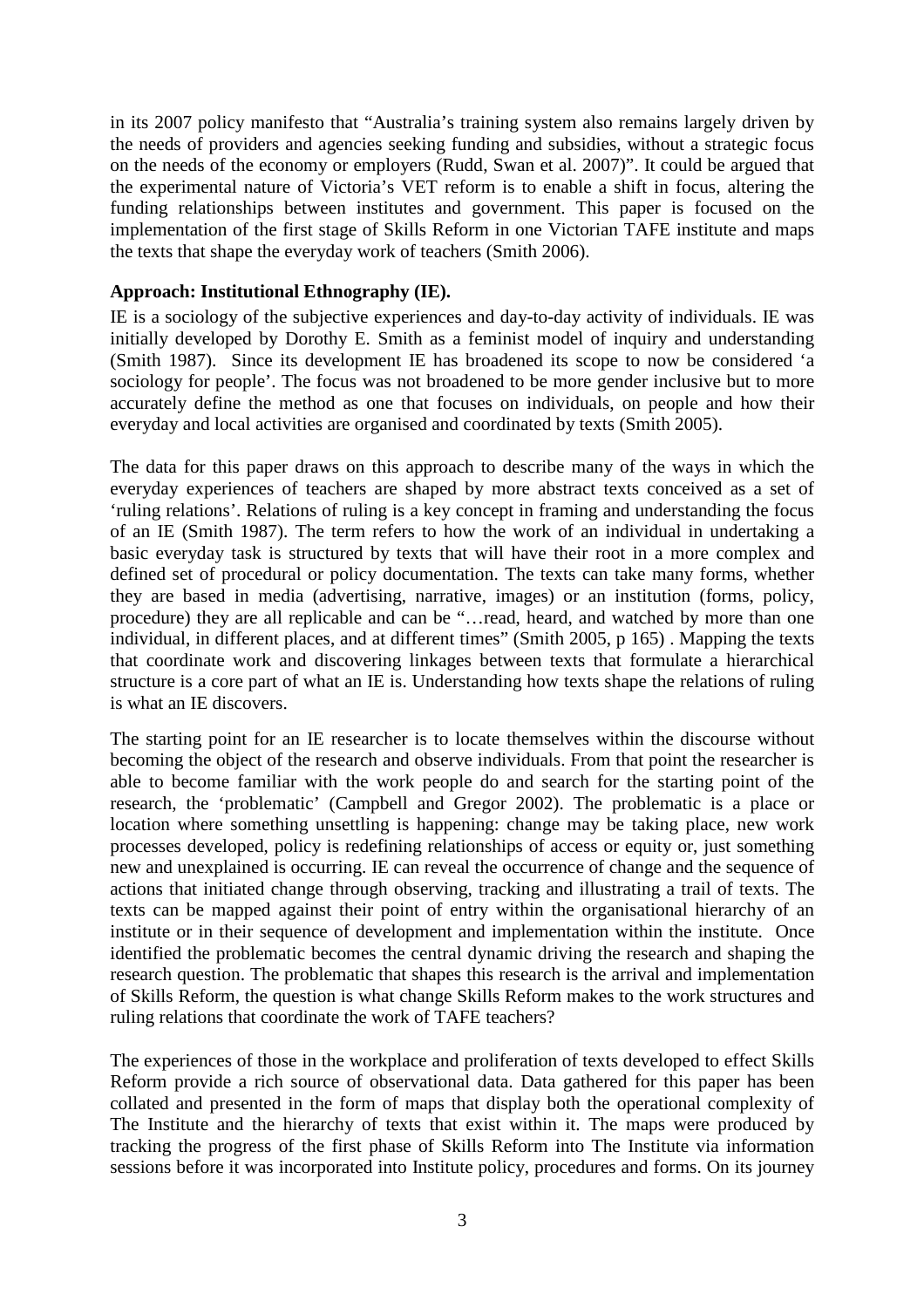the policy and its implementation has also been manifested in a wide variety of communication documents that include: emails, brainstormed butchers paper, project management tools, stacks of post-it-notes and other forms of planning records. Many of the planning documents are included in the map of texts. Data for the maps was accrued through attendance at some of the planning sessions, conversations with individuals involved with developing the procedures, maintenance of a journal and a collection of institute communications that provide a narrative of the process. The aim has been to produce a visual record of the production of secondary texts that can be tracked either from a primary document towards its manifestation in the workplace or from the workplace outwards, sometime to the workplace of others. The maps as such do not define the actual duties that TAFE teachers do within The Institute but define how that work is organised and coordinated via secondary texts.

Institutional texts can be linked and tracked through the hierarchies of an institute to single or multiple policy documents that themselves have been informed by other texts. The linkages between texts can be mapped to create an image on how work is organised and particularly as visual evidence of ruling relations. The map becomes a significant part of the data and material an IE can produce. By creating interlinked maps of documents the bureaucracy and complexity of in institute can reveal itself. In some large institutions specific issues to do with equity, complexity of process, workflows, and other impediments to an individuals access to services can be revealed through the textual mapping (Smith 1999). This paper demonstrates the ways in which such a map sheds light on the organisational world of The Institute under review.

## **VET and texts.**

TAFE institutes and the delivery of VET in Australia create a work environment that is rich in texts and complex to navigate (Ball 2005). The underlying teaching and assessment method of competency based training itself produces a wide variety of documents that track and survey the progress of students against preset criteria (Edwards and Usher 1994). Competency based training is used as the educational model for Training Packages which themselves are a rich and varied store of documentation (Smith 2002; Schofield and McDonald 2004). Underpinning the teaching and assessment methods is the national guideline for registration of a training organisation, the AQTF. Meeting AQTF requirements has also increased the amount of documentation within VET to the point that some educators believe they are generating more documentation to meet compliance than they are to develop training strategies (Grace 2005). The increase in administration within a teacher's workload has contributed to the redefinition of teachers work and identity especially in TAFE were terms such as *new-vocationalism* (Chappell 2001*)* or the *new-VET-professional* (Mitchell 2003) have been used to describe a more service oriented form of education.

As VET and TAFE teacher identity is redefined there is a greater need for teachers to engage with policy to understand the trends and direction of their sector (Clayton, Fisher et al. 2005). There may be some assumptions made by policymakers that educators and teachers have connections, understanding and enthusiasm for policy; however this may not be the case (Ball 1994). Institutes themselves operate as a filter between policy and their teachers, with most TAFE institutes active in disseminating and distributing new policy, then providing staff with training and information to enact the policy (Hawke 2008). A teacher's relationship to policy may be less to do with critiquing the policy and more to do with the modification or reinterpretation of policy to meet their operational needs after the policy is announced (Honan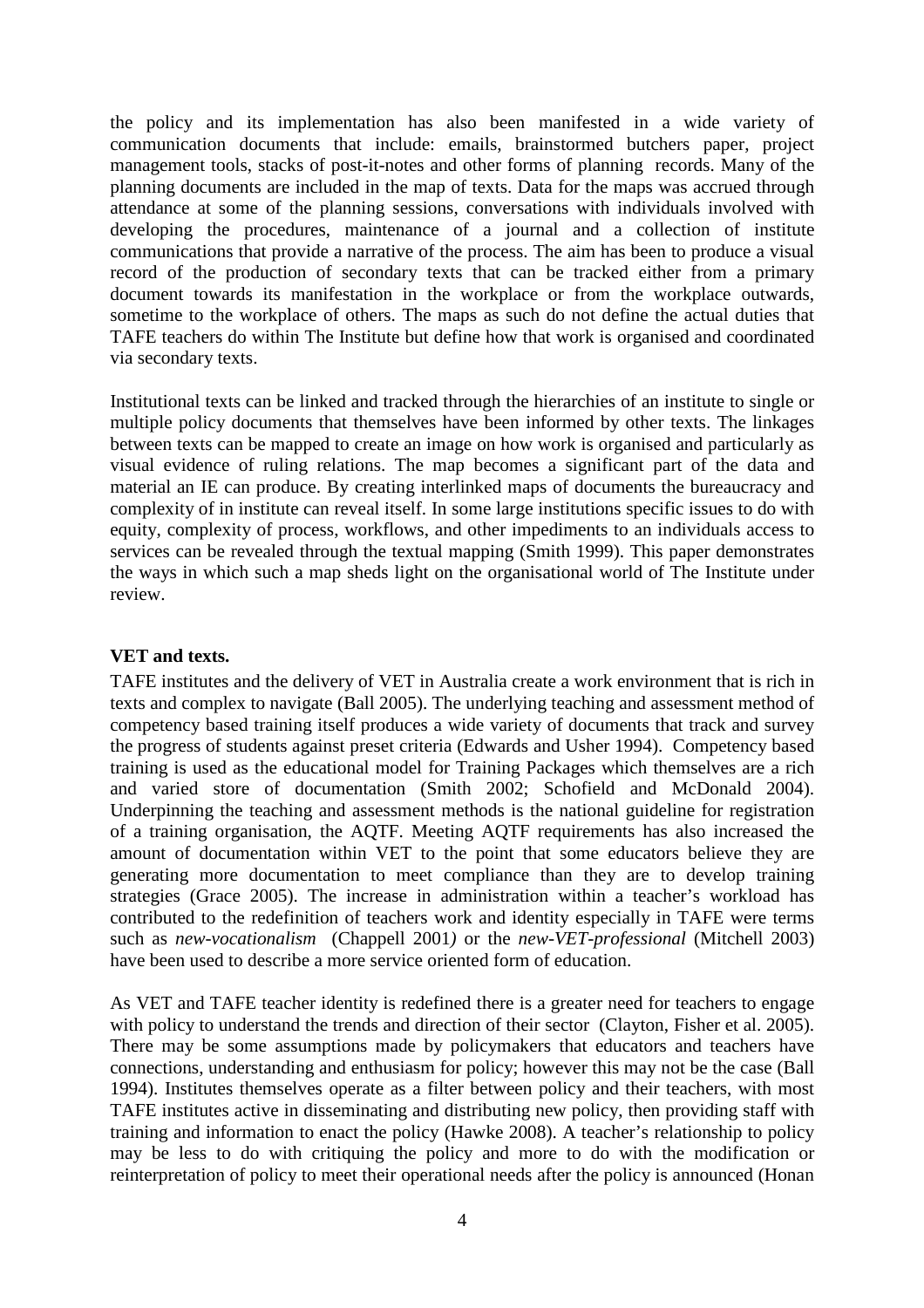2004). It is in the filtering and contextualisation of policy that institutes can create a vast array of localised documents conceived as 'secondary texts' (Smith 1987). The policy itself is never used to directly organise and structure work but is instead interpreted and rewritten as operational procedures, forms and communications (Ball 1994).

The distillation of policy into local use is an essential concept for understanding how institutes organise and coordinate work via texts. Smith (2005) states texts are implicit in coordinating the organisation and structure of an individuals work through the development and distribution of polices, procedures, minutes, communications, conventions and other printed and replicable materials. In the process of locating, identifying and mapping institutional texts, it is possible to define a dependent hierarchy between texts and their relationship to the human resource structure of an organisation. That is to say, government policy will produce texts that are disseminated at the executive level of an institute. This will then produce more texts at the level of middle management to be further refined as texts that are applied and enacted at the operational level. Conceiving of a hierarchy of texts that relates to, and mirrors, the managerial strata of an institute allows for both the visualisation of an institute bureaucracy and also the relations of ruling that exists between the operational, managerial, executive and policy levels of an institute. This is the process and narrative that allowed for the development of the maps contained in this paper.

### **Notes about the Maps.**

Map1 starts with the introduction of Skills Reform into The Institute in August 2008. The document quickly moves from discussions amongst The Institute executives into teaching departments via emails to managers and group (faculty) meetings where broader discussion about its impact is entered into the meeting minutes. As the operational impacts of the policy become understood, the Organisational Development (OD) section of The Institute starts a plan of action to ensure that The Institute staff are informed of the changes and prepares to initiate a broader discussion on Skills Reform's impact on the VET sector. Communications to meet ODs aims are produced and begin to flow through The Institute at the same time the Finance Department (FD) begin to make changes to budget procedures and income projections. This produces a new range of financial modelling documents and additions to strategic, budget and business plans are created at all levels of The Institute. Communication within the broader context of The Institute continue with executives visiting teaching departments to lead discussion on Skills Reform, this strategy culminates with an all-day, all institute event in December 2008 where group discussions are held on Skills Reform. The end result is the production of several action plans to be enacted in 2009. Unseen by many in The Institute significant work has begun in the Student Records (SR) section to start the complex process of remodelling enrolment procedures, reengineering databases, and setting up the infrastructures and processes for managing VFH. The process of applying for institute capability in offering VFH has also been a significant 'text rich' process in it s own right

The most significant Institute push to develop procedures for meeting the first requirements of Skills Reform occur towards the middle of 2009. The development of new systems within The Institute is dependent on information on the new activity reporting (in the form of texts) coming from Skills Victoria. Prior to the start of Skills Reforms OD plans and coordinates a 'lock down' of essential staff to develop and refine the new procedures. Both planning and execution of the project produces a significant number of institutional texts that both describe and enable new course eligibility criteria, enrolment procedures and most significantly the broad and complex changes within the student management systems. All the documents used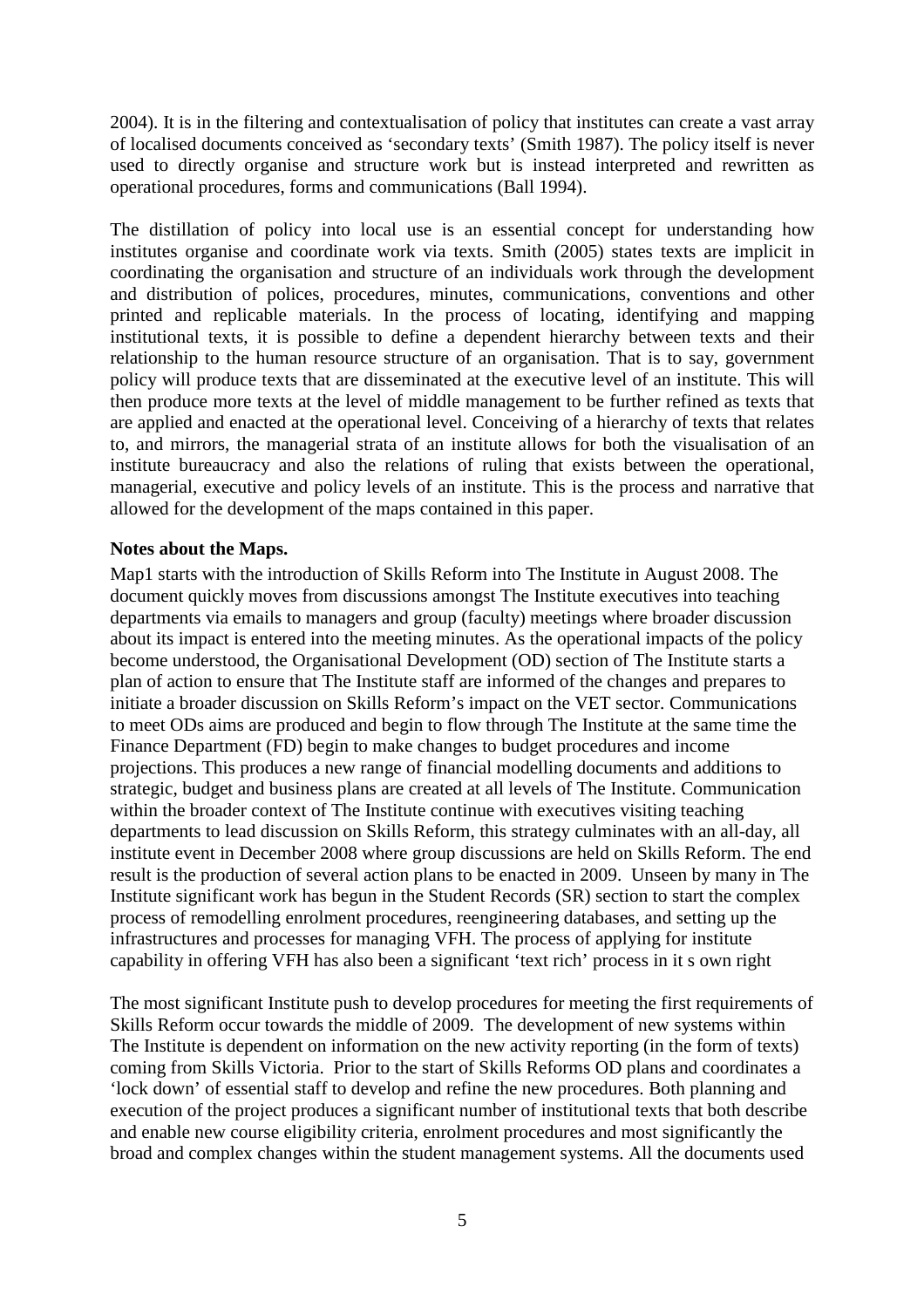in planning and enabling institutional change have contributed to reshaping the ruling relations of teachers and support staff within The Institute.

The inclusion of Map1 is to record the process and flow of change through The Institute as illustrated by the interlinking of texts associated with the events. Map 2 specifically illustrates texts associated with the new enrolment procedures that range from the student through to teaching department operations, student services and the policies and procedures of state and federal government. Map 3 illustrates the proliferation of texts that surround a TAFE teacher within The Institute as created by Skills Reform and those that already exist. The design of the map is intended to show both the interlinked hierarchy and the volume of texts. Those that are immediately used by the teacher 'T' are within close proximity with movement outwards to policy, legislation, governance and other 'higher level' texts. The texts do not define the duties an individual TAFE teacher may undertake but instead define the work that they do through a set of ruling relations as structured by policy and procedure.

## **Conclusion.**

During the research process a significant number of institutional texts and new procedures were observed being created within The Institute to enact Skills Reform; the process has not stopped since the writing of this paper. The number of texts that shape the work of many Victorian TAFE teachers continue to grow and affect the work that they do. Certainly many of the texts mapped existed before Skills Reform but the core aim of the research is to illustrate how new texts are added to existing structures and how that may change the work of individuals via the concept of ruling relations. The mapping process attempts to show the materiality of the term ruling relations and its manifestations in texts and processes.

The process of tracking and mapping institutional texts provides insight into both the complex bureaucracy of a large TAFE institute and how the work of TAFE teachers is constructed by institutional texts. In this respect the maps come to define and shape the complexity of work in the sector and teachers work in particular. Certainly the new policies and procedures generated by the first stage of Skills Reform have changed some work practices. Alterations to enrolment procedures and student eligibility for courses may have only a moderate impact on the work of teachers. The implications of funding via new student activity reporting and the impacts of a contestable market may have a greater effect on how teaching departments are organised and the kind of work that TAFE teachers are asked to undertake.

Skills Reform is still in its early days and how it ultimately shapes the VET sector in Victoria and beyond remains to be seen. Initial measures of its success will more than likely be based on quantitative measures: students enrolled, training dollars spent and earned, number of Diploma level qualifications etc., however within the process of change and redefined service provision, the work styles and focus of those employed within the sector as teachers will change too. There should be some interest or measure in how their work is affected. The process of mapping and detailing the proliferation of texts that shape the ruling relations of a TAFE teacher's work will hopefully frame a deeper understanding of the context of their work and how its structure greatly affects their capability to meet sector expectations as well as an ability to conceive and define the work that they do. It is hoped that the capability to teach, train and assess effectively is not lost in a maze of documents.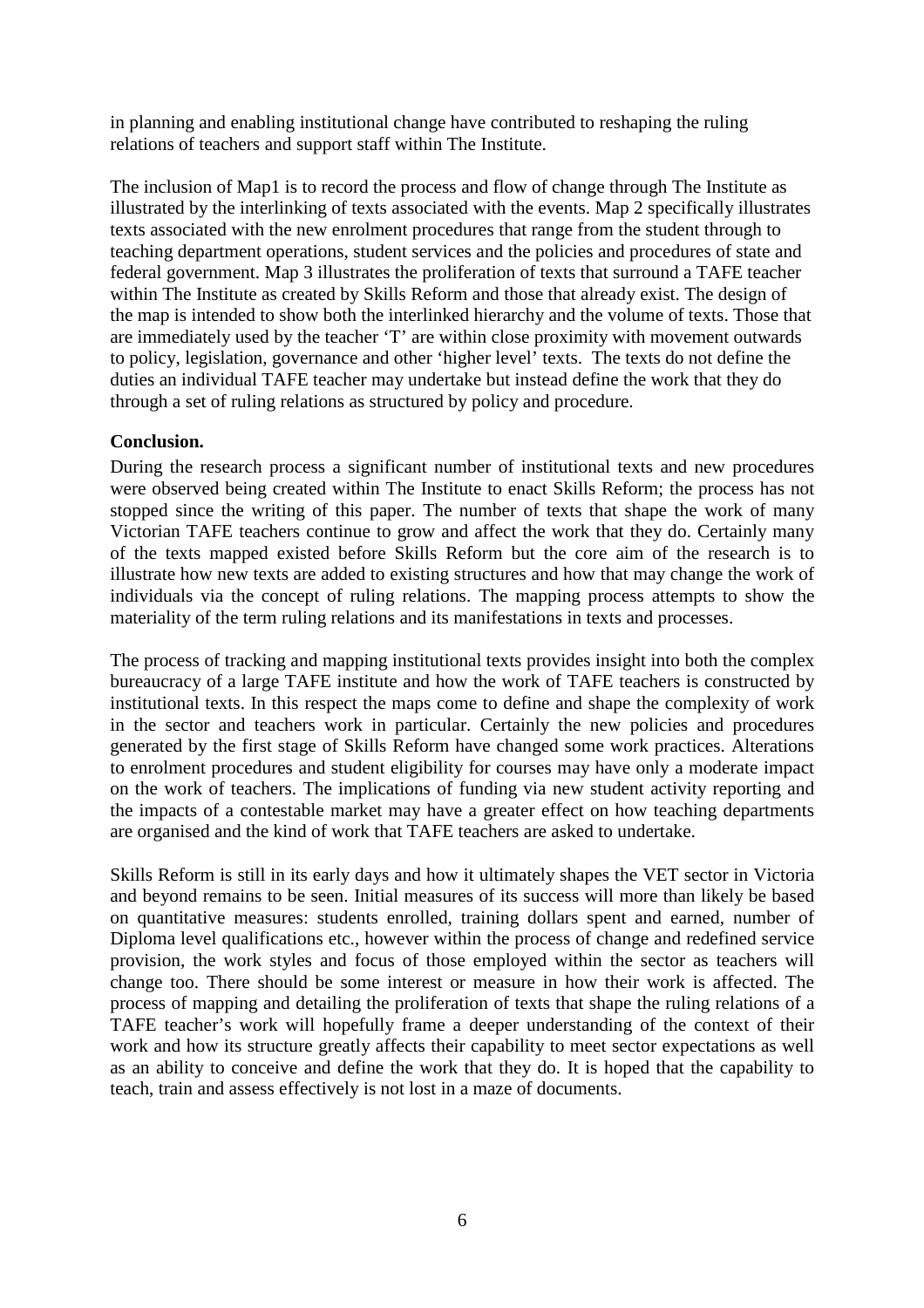

Map 1: The 'trail of texts' from the introduction of Skills Reform to production of new enrolment processes.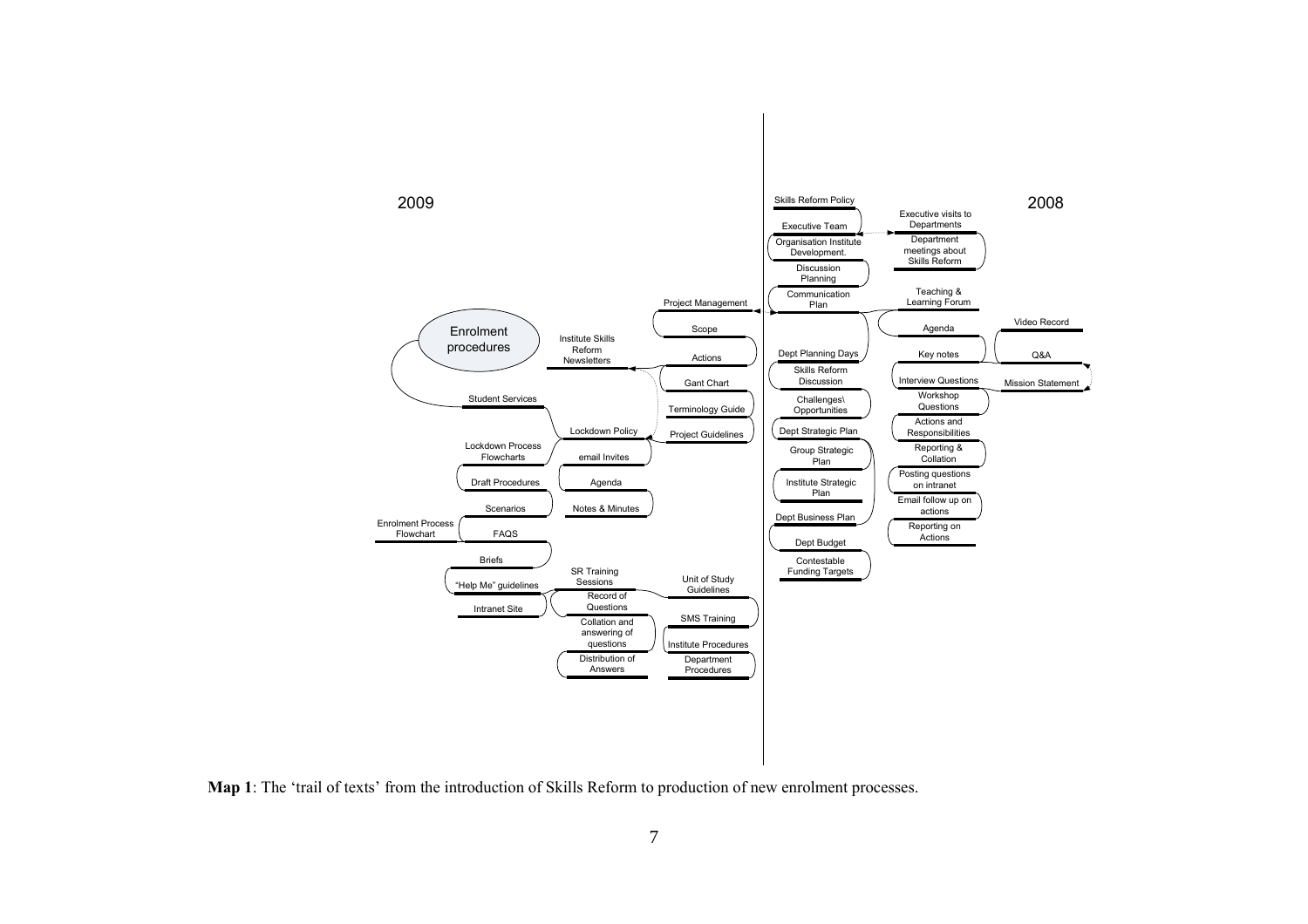

Map 2: The ruling relations of enrolment procedures in Victorian TAFE post July 1 2009 implementation of Skills Reform.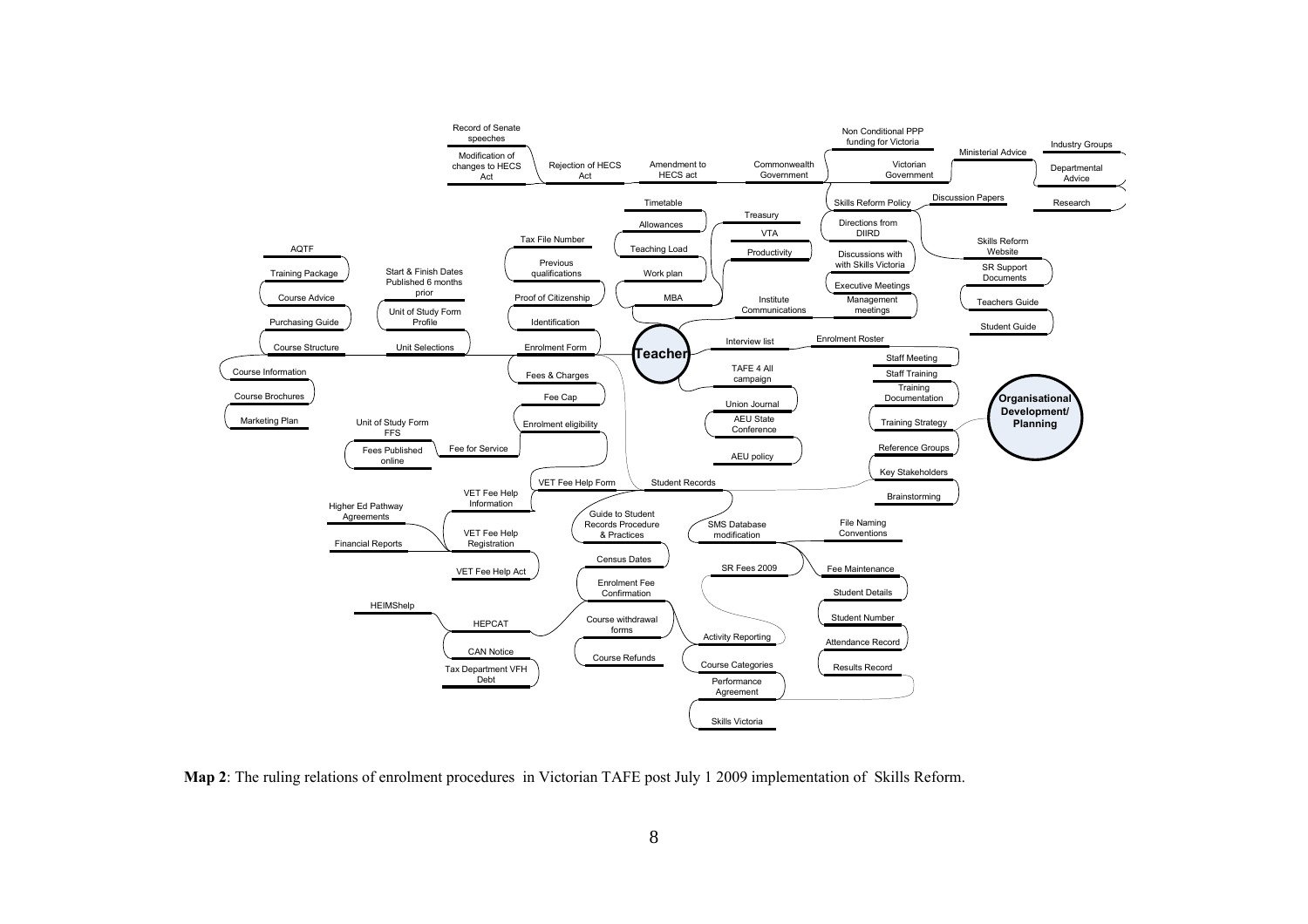

Map 3: The textual ruling relations of a Victorian TAFE teacher's work.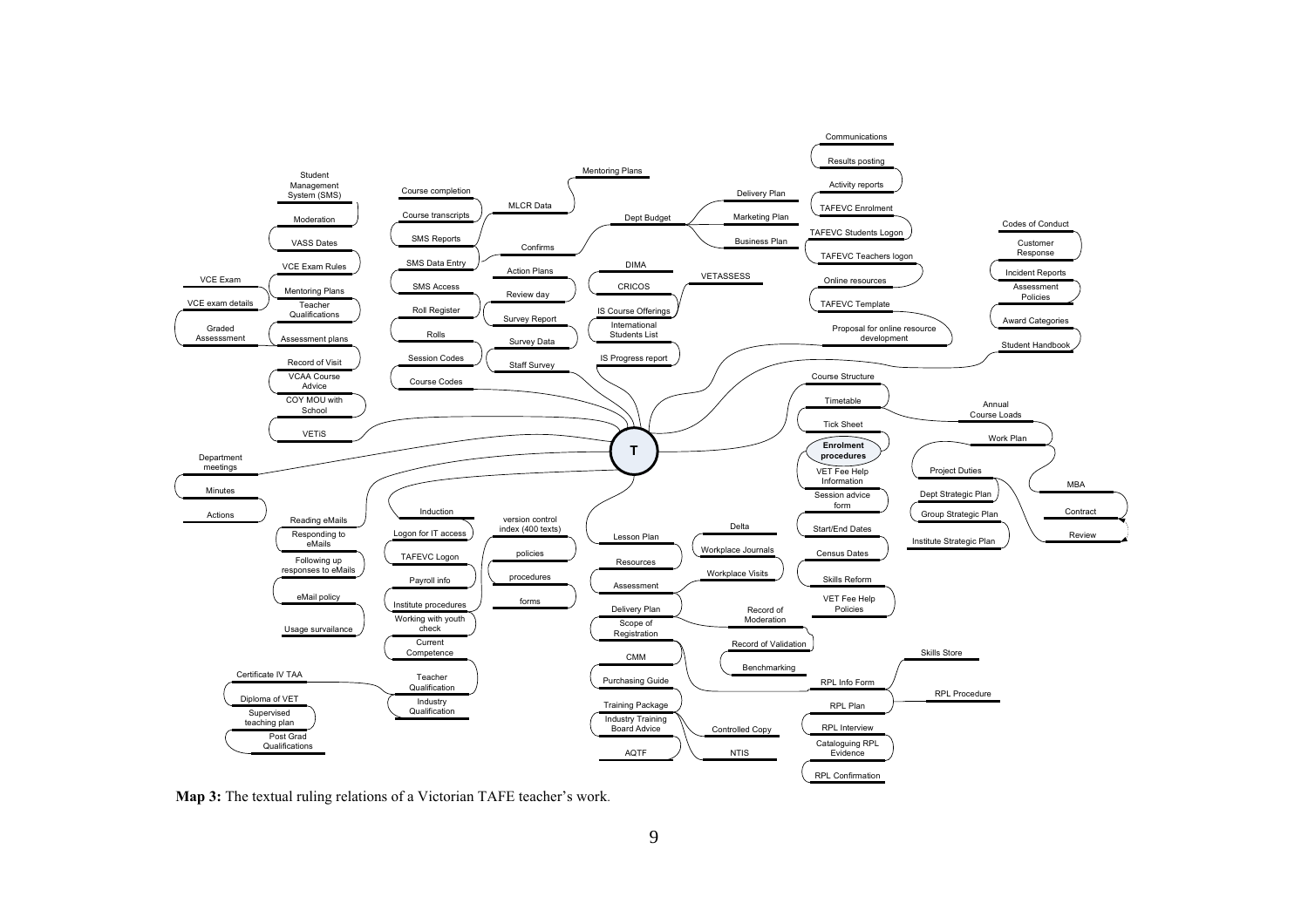### **Bibliography.**

- Anderson, D. (2005). Trading places: the impact and outcomes of market reform in vocational education and training. Training Research and Evaluation Program. Adelaide, NCVER.
- Ball, K., Ed. (2005). Funding and financing vocational education and training: Research readings. Adelaide, NCVER.
- Ball, S. J. (1994). Education reform: a critical and post-structural approach. Buckingham, Open University Press.
- Campbell, M. and F. Gregor (2002). Mapping Social Relations: A Primer in Doing Institutional Ethnography. Aurora, Garamond Press.
- Chappell, C. (2001). "Issues of teacher identity in a restructuring VET system." Australian & New Zealand Journal of Vocational Education Research **9**(1): 21-41.
- Clayton, B., T. Fisher, et al. (2005). Sustaining the skill base of technical and further education institutes. Adelaide, NCVER.
- Clemans, A. (2009). Community based adult education: too close to home? Centre for Research in Lifelong Learning Conference, University of Stirling.
- Cull, E. (2009). Skilling all Victorians? A response to the reform of Victoria's Vocational Education and Training sector: Securing Jobs for Your Future: Skills for Victoria. Melbourne, Melbourne City Mission.
- DEST. (2005). "Skilling Australia: new directions for Vocational Educational & Training." Retrieved 23 July, 2005, from http://www.dest.gov.au/sectors/training\_skills/publications\_resources/profiles/skilling \_australia\_new\_directions\_vocational\_education\_train.htm.
- DIIRD (2008). Securing jobs for your future: skills for Victoria. Melbourne, Victorian Government.
- Edwards, R. and R. Usher (1994). "Disciplining the subject: the power of competence." Studies in the education of adults **26**(1): 1-14.
- Grace, L. (2005). Training Packages and the AQTF: freedom to move or components of a compliance-driven straightjacket. AVETRA., Gold Coast.
- Harris, R., H. Guthrie, et al. (1995). Competency based education and training: between a rock and a whirlpool. Melbourne, McMillian Education.
- Hawke, G. (2008). Making decisions about workforce development in registered training organisations. Adelaide, NCVER.
- Honan, E. (2004). "(Im)plausibilities: a rhizo-textual analysis of policy texts and teachers' work." Educational Philosophy and Theory **36**(3): 267-281.
- Kosky, L. (2002). Knowledge and Skills for the Innovation Economy. Future Directions for the Victorian Vocational Education and Training System. Melbourne, Department of Education and Training, Victoria (DE&T).
- Kosky, L. (2006). Maintaining the advantage: Skilled Victorians. Melbourne, Department of Education and Training, Victoria (DE&T).
- Marginson, S. (1997). Educating Australia: government, economy and citizen since 1960. Cambridge, Cambridge University Press.
- Mitchell, J. (2003). The nature of innovation in VET professional practice. AVETRA, Sydney.
- Ross, J. (2008). Victoria to provide VET blueprint: Brumby. Campus Review. Sydney, APN Educational Media. **5 August 2008**.
- Ross, J. (2009). PPP: employers and Victoria the winners, as costs shift to students. Campus Review. Sydney, APN Educational Media. **2 Feburary 2009**.